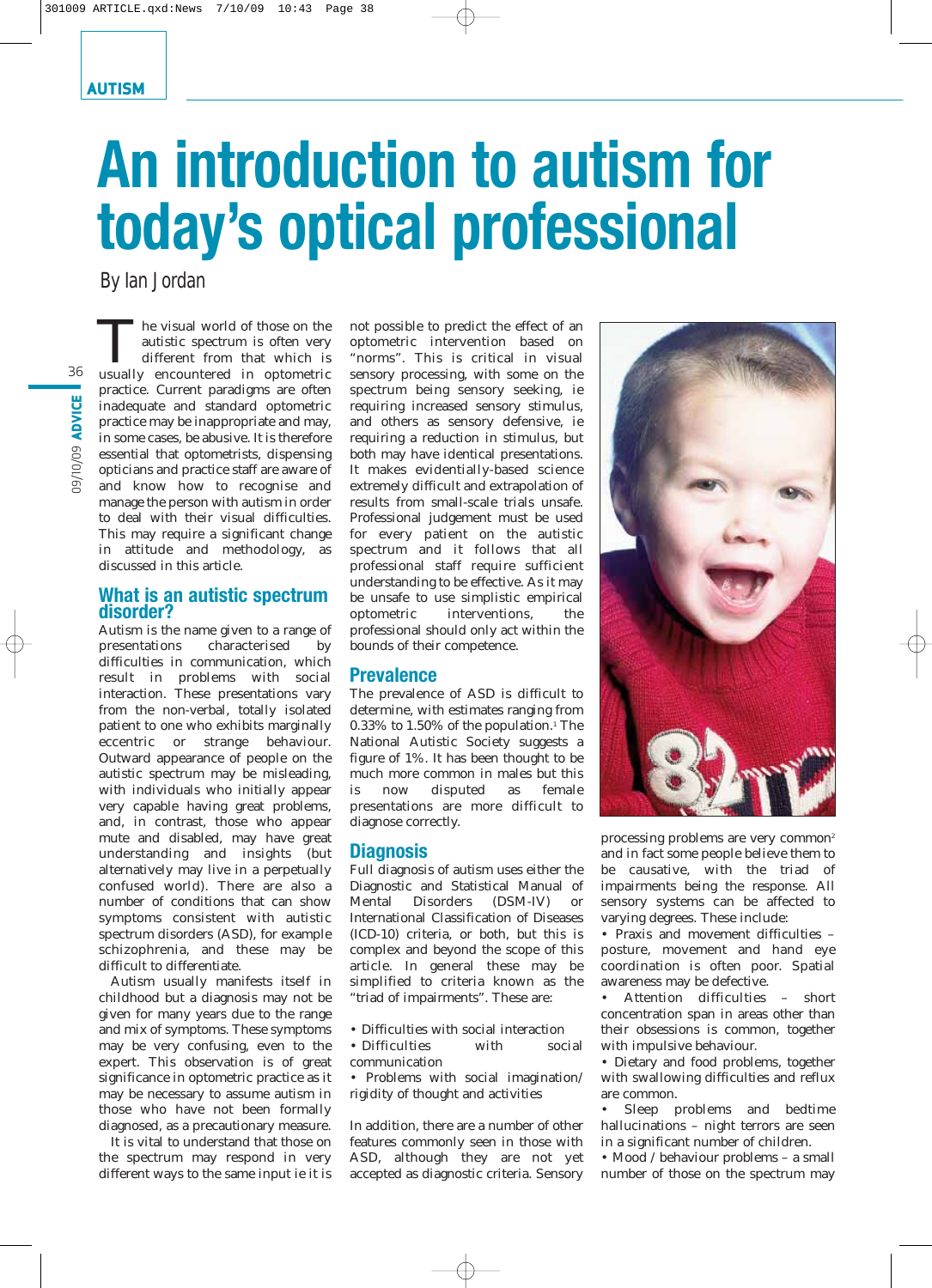exhibit violent behaviour, or may become unmanageable in social situations.

The most common conditions on the spectrum of autistic disorders are categorised using diagnostic criteria within a set framework and are of unknown aetiology. These are Kanner's autism and Asperger's syndrome. In addition, conditions such as Attention Deficit Disorder (ADD), Attention Deficit and Hyperactivity Disorder (ADHD), global development delay, pervasive development disorder and sensory integration disorder, have many similarities whilst there has been a marked increase in co-morbid presentations such as Down's syndrome. Differences may only be subtle and therefore it is safer to err on the side of caution and assume that autistic symptoms are present and to utilise procedures that are suitable.

Symptoms will manifest themselves in a variety of ways. Children can often appear aloof and appear to ignore responses in conversation. This does not mean that they do not understand what is happening, but they may appear not to be taking part. They may be obsessive or have repetitive behaviour, may not understand social clues and may have some difficulties in expressing or understanding emotion. In some cases this may be due to visual processing problems. They may concentrate on detail, eg some on the spectrum recognise people by their teeth, and do not see the "big picture". Rigid attitudes are often a feature, and it is essential that professionals are aware of this and respond appropriately. If you say you are going to do something, it is essential that you do, precisely. Literal interpretation of language is common, with idiom and metaphor often difficult for the patient to understand. To say something like "her eyes were out on stalks" can be extremely distressing. Those with ASD often have a keen sense of humour but it may be of quite a different style from that of neuro-typical (normal) development. Irony may be a difficult concept for someone on the spectrum to understand, so it is best avoided.

## **Autistic spectrum disorders (ASD)**

Autism is a spectrum of disorders and the individual may display facets of the triad of impairment in varying degrees. It is classed as a disability, carrying with it all the legal protections, and professionals have a duty of care to make appropriate and reasonable

#### adjustments.

#### **Sensory processing and integration**

Visual processing problems are generally accepted to be common for those with ASD. They are affected by other sensory input both positively and negatively, eg auditory processing disorders both affect and are affected by visual processing for some patients. This is a new concept for optometrists; the idea that visual stimulus can be as important to the patient as the refractive error. This extremely controversial statement is problematic in optometry, but is becoming wellaccepted by those who deal with patients with ASD. Whilst this constitutes a paradigm shift in approach, effective assessment can bring huge benefits to both adults and children on the autistic spectrum. It must be remembered though, that it might not be possible to utilise normal optometric parameters and measurement techniques.3

#### **Optometric profiles**

There are a number of well-accepted optometric profile differences. In two studies, the prevalence of strabismus has been estimated to be between 20% and 50% of patients with ASD.4 Post rotational nystagmus (optokinetic nystagmus) is very common in autism (sensory defensive but not sensory seeking) and is associated with gravitational insecurity ie fear of movement. Other binocular vision problems are also extremely common in children with autism and must be investigated. Anecdotally, resolution of processing problems will correct binocular effects in many cases and traditional orthoptic interventions may not be necessary. There have also been a number of reports of abnormal retinograms and visually evoked responses.

#### **Differing sensory processing profiles**

Patients with ASD often have a wide variety of visual and other sensory processing problems, and a few 'normal" optometric difficulties may be affected by sensory processing; the mix, however, varies between individuals. Addressing one sensory processing problem may also impact another, positively or negatively. It is therefore essential that any visual intervention has either a neutral or a positive effect on the other sensory systems.

For some with ASD increased sensory stimuli may be necessary

baet Nyk hind p yls con abGleFyliKlune p yts +v v wty2

Figure 1. Praxis in handwriting may be caused by visual processing problems (top). An Optimeyes task lamp was used to effect immediate improvement in hand eye coordination (bottom).

whilst for others it is essential to reduce the stimuli. For some patients it may be necessary to have mixed stimulus increase and reduction. To make matters more complex, these needs may vary depending on the situation and therefore modifying one stimulus may change other sensory needs. This makes optometric assessment and prescribing extremely difficult and hence the prescribing optometrist will find himself or herself using a completely new paradigm.

#### **Synesthesia**

Synesthesia is an abnormal response from one sensory system when another sensory system is stimulated eg a sound may be "heard" as a colour. There are many forms of vision response synesthesia and they are common in ASD. The most common types are related to seeing letters or words in colour (perhaps not true synesthesia – only one sense is involved), or hearing/vision crossovers, eg visually perceived movement may be heard as a sound. This is an important factor in addressing visual processing problems – the visual symptoms may be due to another sensory system or, conversely, other sensory system problems may be due to visual input anomalies. Therefore it is essential that optometric assessments incorporate investigation of potential synesthetic effects in ASD patients either as causative or as a response.

## **Timing**

Timing of sensory information in ASD may be very different from "normal". It is essential that this be taken into account in the eye examination, as otherwise responses may be misunderstood and the effects misdiagnosed. Timing of peripheral 37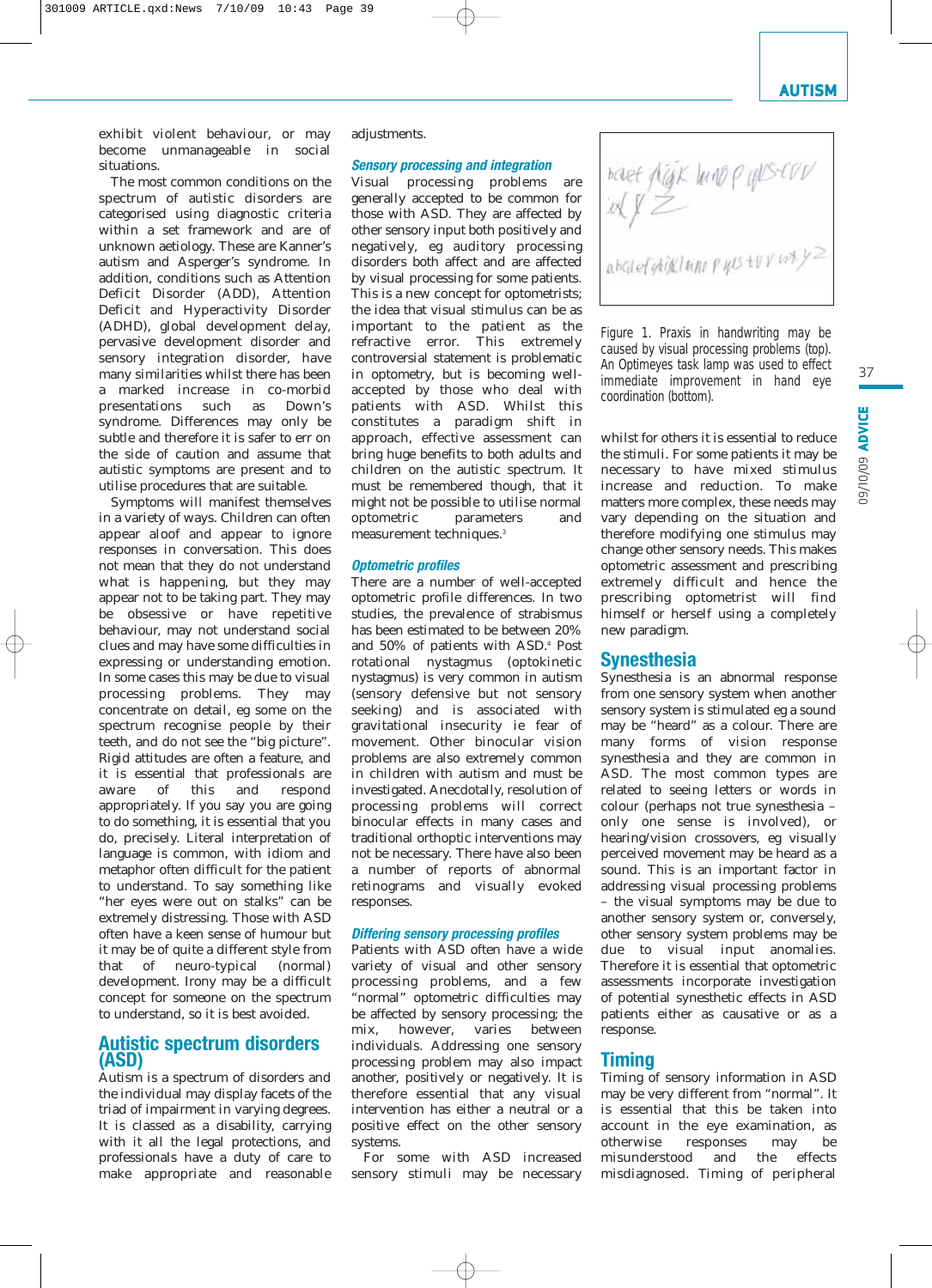

38

Figure 2. Extreme forms of facial recognition problem are common in ASD.

visual information may be different from central information; polyplopia and diplopia are common, either monocularly or binocularly, and they may be of unusual form. Occasionally there may an annulus of diplopia and sometimes the images are timed differently, i.e. the object viewed centrally may be seen with a nonidentically timed peripheral object (usually moving at a different speed from that of the primary image); the double vision is time related. Image refreshment may also be a problem; the original object viewed may be superimposed onto the next object viewed. Synesthetic effects may also be time modified, so visual stimulus effects may be due to some other stimulus that is not concurrent.

The Pulfrich effect<sup>5</sup> (the change of position in laterally moving objects due to timing variations between the eyes) must be taken into account when assessing those with ASD, as it can have major effects on every aspect of their life. It is important to realise that when a patient suffers from even low grade Pulfrich phenomenon effects, it causes modification to their spatial awareness and praxis. They are likely to have gait and postural problems and many sports will be affected. Panic attacks and anxiety in shops and classrooms is often a reaction and can be addressed successfully using a vectored response, i.e. Pulfrich effects in which transverse movement can be speeded up or slowed down using band filters rather than neutral density (ND) filters.

Timing of proprioception/vision integration is important in that praxis cannot be achieved without timing synchronisation. It may be that integration may differ depending on the body position and it is essential that timing of touch reception and visual processing are coincident. It is easier to modify visual timing than proprioceptive timing, since the former can be achieved using band filters.

Synchronisation of sound and vision may also be affected by timing problems in the visual system. Difficulties will result in mimicry problems and poor spatial awareness. Understanding the spoken word may be a problem as the McGurk effect will affect the sound perceived. The McGurk effect is an over-ride of the auditory processing system by the visual processing system, i.e. what is seen changes the perceived sound. In addition, static objects may appear to move and moving objects may appear to be stationary. This can make crossing the road hazardous.

## **Mapping**

The maps in time and space of a person with ASD are often desequenced, time-delayed, size modified and metamorphosed. These mapping problems often result in difficulties processing information and responding in the usual way. People with ASD who react unusually are often responding appropriately to very unstable and often unpleasant inputs. It is essential that optometrists understand this and how optometric interventions can be appropriate.

## **Symptom presentation**

The sensory world of those with ASD makes it almost inevitable that they have educational and other difficulties even if they appear to be coping well. The most common are dyslexia, dyspraxia and dyscalculia. These are briefly described in the next few sections.

#### **Dyslexia in autism**

Dyslexia is, like ASD, difficult to define. Some people consider it principally a language-processing problem whilst others have a much wider view. For some in optometry there is a view that it is approached as a reading speed/accuracy difficulty, but this would not be acceptable to many in education (and this form of testing would usually be inadequate for those with autism). A simple definition of dyslexia would be "difficulty with words". This can be due to vision, visual processing to language, memory or other factors. Colour/illumination can be extremely important but simplistic optometric interventions such as overlays are often a very poor remedy for the autistic child and instead, behavioural optometric interventions may be appropriate. However, there can be significant problems with assessment and management in ASD.

#### **Dyspraxia in autism**

A very common co-morbidity with ASD is dyspraxia. These are difficulties with planning and execution of movement. Whilst this term is normally applied to motor control effects that affect hand, arm and/or leg movements, for example writing (Figure 1), it can also apply to speech, swallowing and eye movement. Dorsal stream difficulties may be critical and it is therefore essential that the optometrist is aware of, and addresses, this visually evoked response.

Auditory processing problems are also likely to be co-morbid if magnocellular processing difficulties are suspected. Visuo-spatial awareness difficulties are common in ASD and children may have significant difficulties in the recognition of differences between edges and lines. This may make progression through doorways or stairs a problem. Lateral eye movement problems, e.g. pursuit breaking into saccade, and asymmetric convergence, which varies depending on position of gaze, are common.

#### **Agnosias and related cognitive problems**

Agnosias and related problems are extremely common in people with ASD, and these will be examined in detail in a future article by the author. It is essential that optometrists manage visual evoked agnosias, as the effect can be life changing.

#### **Stimming**

Self-stimulation, which is also referred to as "Stimming", is common in ASD. This can include any of the following physical motions: flapping, spinning to produce nystagmus, pressing on the eyes, and finger movements in front of eyes. It appears to relieve stress in many cases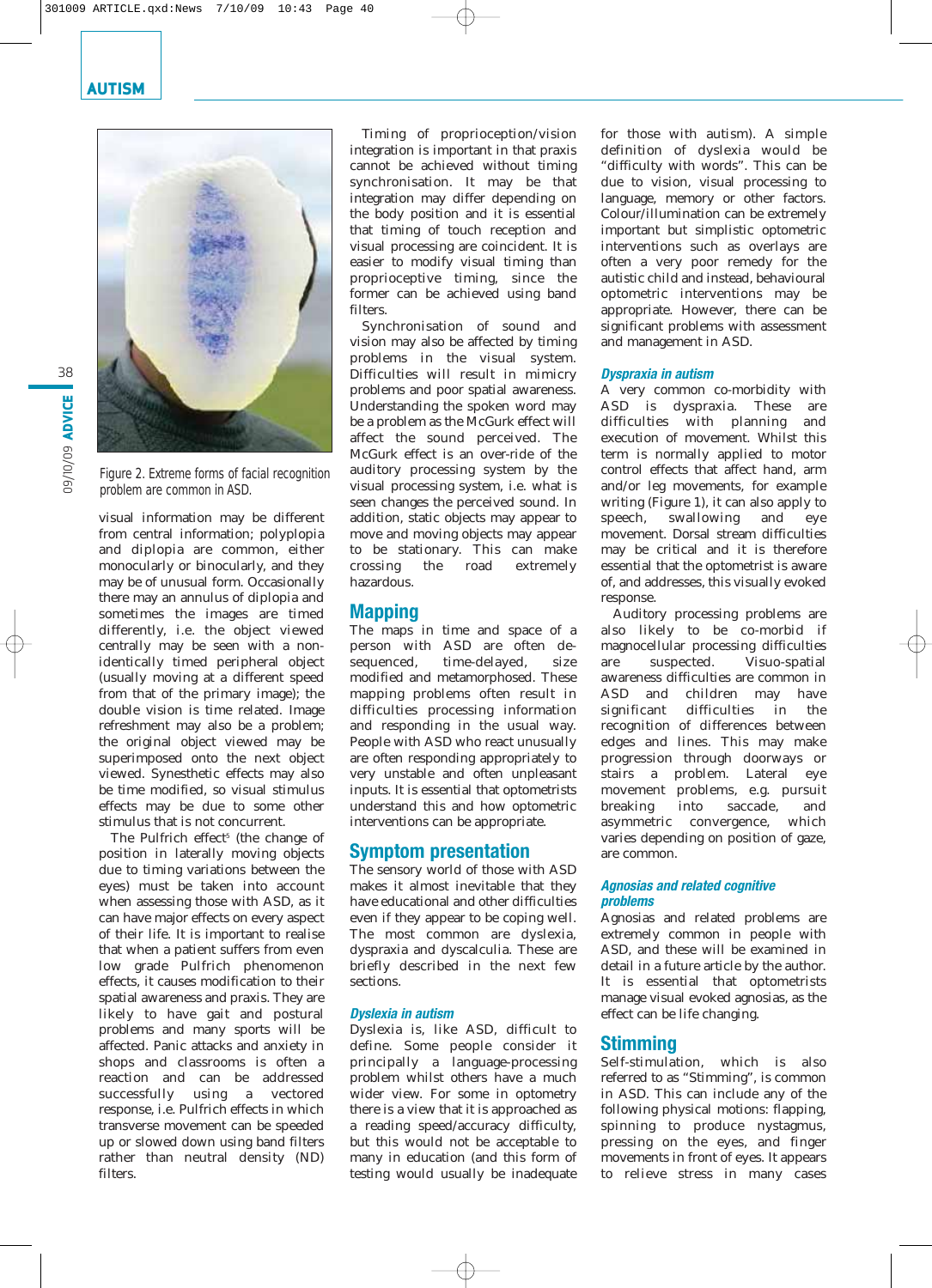although the mechanism is not understood. Stress will often produce stimming responses in the consulting room and the optometrist should be aware of these so that they can then respond appropriately.

## **Developmental factors and controversies**

It is believed that ASD are genetically influenced and there is some debate as to the importance of other factors such as immune problems and environmental triggers. Most professionals will have heard of the measles-mumps-rubella (MMR) must be considered in responses.

Questions should be short and direct. Non-professional conversation should be avoided, and "open" questions are often inappropriate. The history and symptoms must cover other sensory processing and the optometrist must be aware of synesthesia and timing problems. The patient should be observed with respect to their gait, posture, speech and the way they respond to the environment. Be aware of and take into account the Pulfrich effect and observe reactions. Prosopagnosia (difficulties with recognising faces;

## **"The challenge for today's optometrist is to... start addressing visually evoked problems in the autistic spectrum patient"**

vaccination debate in respect of regressive autism. The majority of professionals believe that there is no risk, yet a significant minority of professionals and parents of children with ASD disagree strongly. In addition, many interventions in ASD remain controversial in conventional quarters, such as the defeat autism now (DAN) protocols, applied behaviour analysis (ABA) intervention, chelation (heavy metal removal) and auditory integration therapies. These may influence optometric procedures and responses. Drug interventions may be used with idiosyncratic results and there is no accepted treatment for autism. However, unpleasant symptoms can be treated in individuals with some degree of success.

## **Problems faced in optometric practice**

Knowledge of a patient's autism or related diagnosis is always useful as steps may be taken prior to the consultation to reduce anxiety, and strategies adopted to elicit appropriate responses. The patient may wish to see the room, have procedures explained and generally get used to the practice and staff. Lights may have to be extinguished and practice sounds modified. Puppets may be useful in some cases to help in discussions. Making decisions is often difficult for those with ASD and it may be appropriate to use an imagined third party for questioning. In highfunctioning patients, careful phrasing of questions is essential and echolalia Figure 2), dysmorphia and expression recognition should be assessed.

A routine refraction is suitable for many, but adjustments and modifications are often necessary. Do not use any form of medication unless the benefits justify it. Reactions to drugs may be completely different from those expected, i.e. they may cause prolonged pain, the dosage may be inappropriate and the responses may be unexpected. Do not use routine cycloplegia or mydriasis for anyone with ASD; obviously if pathology is suspected then the ends may justify the means and drugs should be used, but be sensitive to potential unusual side effects.

In cases of high functioning autism or Asperger's syndrome, subjective refraction may actually be easier to carry out as the child will answer the question without deviation. Eye movement, convergence and tracking are often idiosyncratic and should be assessed routinely. Asymmetric convergence is also common whilst physiological diplopia should be addressed. Head rotation rather than eye movement is common and the relationship between peripheral processing and central vision processing should be considered; eccentric viewing may be observed frequently. Strabismus is often a sign of the Pulfrich phenomenon and can be treated successfully in these cases. Visual fields may be sensitive to ambient lighting and synesthetic effects, particularly auditory processing problems.

## **Discussion & Conclusions**

Standard optometric procedures may be inappropriate, inaccurate and unsuitable for those with ASD. There is a need for a great deal more research into how optometrists should address visual processing problems, which are so common yet rarely addressed. Crosssensory problems are common in every practice in the country and patients are routinely told that there is nothing wrong with their vision, when there may be major visual processing disorders present. This is of particular importance for those with ASD but is virtually never recognised.

Symptoms are consistent and measurable and the effects of visual processing interventions can be observed and measured relatively easily in most cases but for some, it is impossible to be accurate using standard assessment methods. Unorthodox techniques may be necessary in these cases, e.g. relying on parental interpretation of responses and looking at synesthetic responses.

Visual and visual processing interventions can change the lives of people with ASD. The differences are not confined to normal visual effects since cross-sensory changes can be marked, cognitive processing can be enhanced significantly and the emotional effects are often great. Currently, occupational therapists, audiologists, speech and language therapists and other professionals are involved in the treatment of sensory integration difficulties, but visual processing problems are frequently ignored. It is therefore vital that optical professionals address visual processing disorders. The challenge for today's optometrist is to take the lead and start addressing visually evoked problems in the autistic spectrum patient, be they the primary difficulty or a secondary effect.

#### **About the Author**

Ian Jordan is a dispensing optician working with his optometrist wife in their specialist practice in Ayr, Scotland. He is a director in Orthoscopics and is heavily involved with research and development. He has written a number of books, has lectured at international conferences to a variety of audiences and has produced a DVD in association with Coventry University.

#### **Acknowledgements and References**

See www.optometry.co.uk/references

39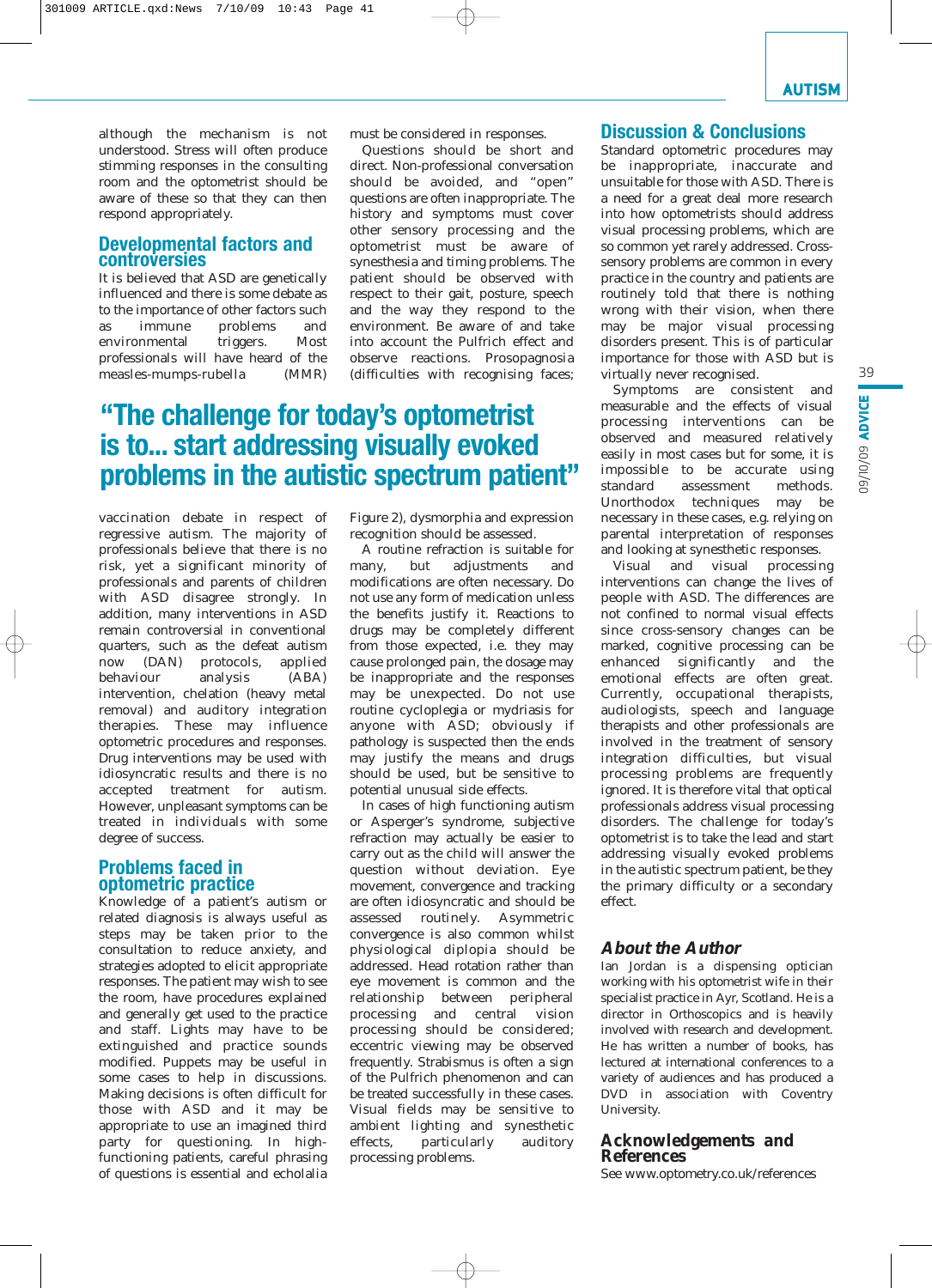$\oplus$ 

 $\overline{\bigoplus}$ 

## **HYBRID CONTACT LENSES**